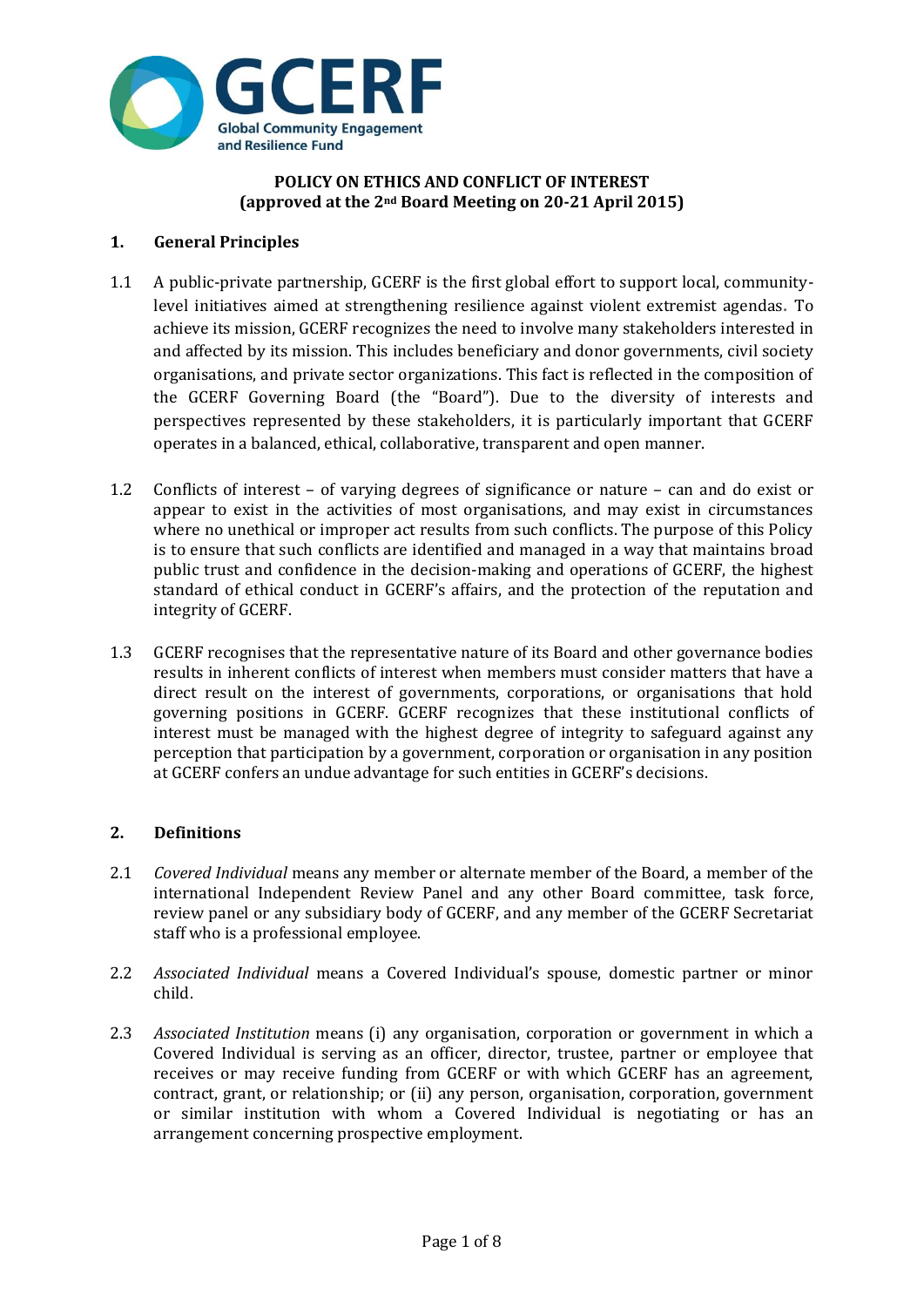- 2.4 *To participate personally* means to participate directly or attempt to influence the outcome of a decision-making process, or the direct and active supervision of a subordinate in a matter. *To participate substantially* means that the Covered Individual's involvement is of significance to the matter.
- 2.5 *Gift* means any gratuity, favour, discount, entertainment, hospitality, loan, forbearance, honorarium or other item having monetary value. These include services as well as gifts of training, transportation, local travel, lodging and meals, whether provided in-kind, by purchase of a ticket, payment in advance, or reimbursement after the expense has been incurred.
- 2.6 *Ethics Committee* means the standing committee of the Governing Board, to be established under terms of reference and membership approved by the Governing Board.
- 2.7 *Ethics Officer* means the member of the GCERF Secretariat staff appointed by the Executive Director to assist the Ethics Committee in its work and implement this Policy on Ethics and Conflict of Interest.

# **3. Conflicts of Interest**

A conflict of interest arises when a Covered Individual participates personally and substantially in any particular GCERF matter in which, to his or her knowledge, he or she or an Associated Individual or an Associated Institution has a financial, professional or other interest, if the particular matter may have a direct and predictable effect on that interest. In general, without limitation, conflicts may be deemed to exist in the following situations:

- Where a Covered Individual's financial interest, or the interests of an Associated Individual or Associated Institution, could affect the conduct of his or her duties and responsibilities with respect to GCERF or result in a reasonable perception that such conflict exists;
- Where a Covered Individual's actions compromise or undermine the trust that the public places in GCERF; or
- Where the Covered Individual's actions create the perception that the Covered Individual is using his or her position at GCERF for personal benefit or the direct financial benefit of an Associated Individual or Associated Institution.

## *Specific examples of such conflicts include, but are not limited to:*

- Members of the Governing Board (or body designated by the Governing Board to make grant funding decisions) advocating for approval of a particular grant in which his or her government, entity or organisation will receive funding and/or play a direct implementation role or realize some other direct financial benefit;
- Board members advocating for approval of a particular policy from which his or her government, entity, or organisation will realize some direct financial benefit;

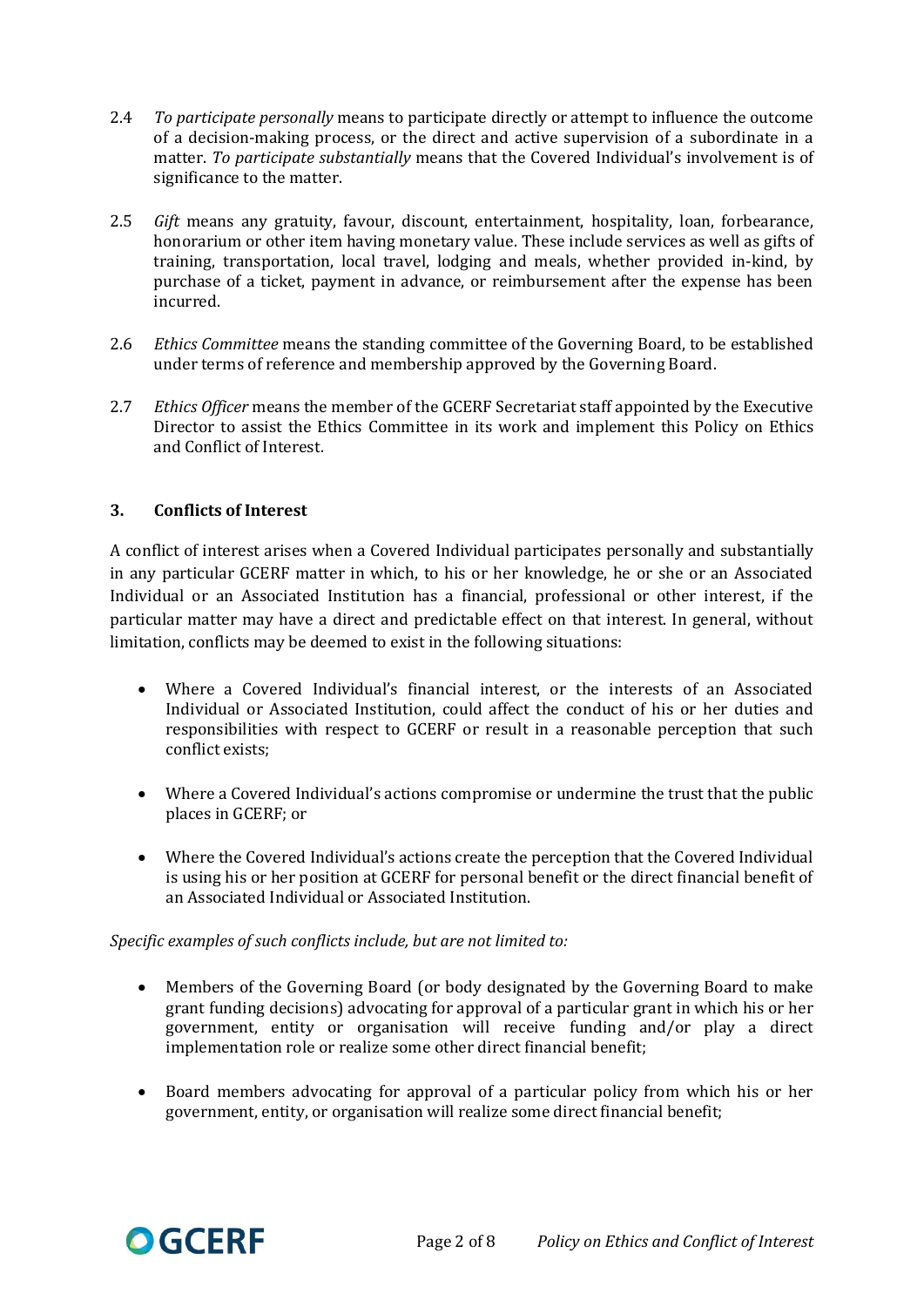- Board Members or Secretariat staff using their position on the Governing Board to advocate for or otherwise seek approval of any service contract between GCERF and an Associated Institution; or
- Members of the Independent Review Panel who are employees of a government, corporation or organisation participating in the assessment of a funding application in which an Associated Institution has any substantial interest.

Conflicts of interest do not in principle arise when a Covered Individual or Associated Individual or Associated Institution stands to receive a diffuse benefit from the actions in question. For example, a Board member does not have a conflict of interest based on his or her consideration of a proposal if his or her country would realize general benefits from receiving grant funds, or in which non-governmental entities incorporated in his or her country would receive diffuse benefits as a result of the grant, but in which the government or its entities would not directly participate in its implementation.

These examples are only illustrative, and are not intended to set out all instances where an actual or potential conflict exists, but rather to articulate the principles GCERF will follow in addressing such conflicts as they arise. Each situation will be assessed by the persons set out below based on its particular facts and circumstances. Decisions will be governed by the guidelines set out in this Policy, which applies to all activities sponsored or supported by GCERF, public and private, for profit and not-for profit alike.

# **4. Transparency and Disclosure**

- 4.1 All Covered Individuals have a duty to disclose the existence of any actual or potential conflicts of interest, including those that derive from an Associated Individual or Associated Institution and the nature of such conflict, whenever he or she becomes aware that a conflict exists, that a conflict is reasonably likely to occur, or where it is reasonable to conclude that there is an appearance of a conflict. Covered Individuals are encouraged to consult with the Ethics Officer if questions arise in the application of this Policy.
- 4.2 All Covered Individuals must complete and submit a Declaration of Interest Form (in the form attached to this Policy) to the Ethics Officer upon taking on a role that fits within the definition of Covered Individual, and to update the Declaration of Interest Form on an annual basis thereafter.
- 4.3 Completed Declaration of Interest Forms shall be kept in a secure location and will be maintained by the Ethics Officer and made available for inspection by the Executive Director and Ethics Committee only as strictly necessary to administer this Policy. Except as provided for herein, all Declaration of Interest forms shall be maintained as strictly confidential.
- 4.4 The Ethics Officer shall review submitted Declaration of Interest Forms and identify situations in which an actual or a potential conflict of interest exists as a result of the Covered Individual's activities or holdings in relation to his or her official responsibilities.

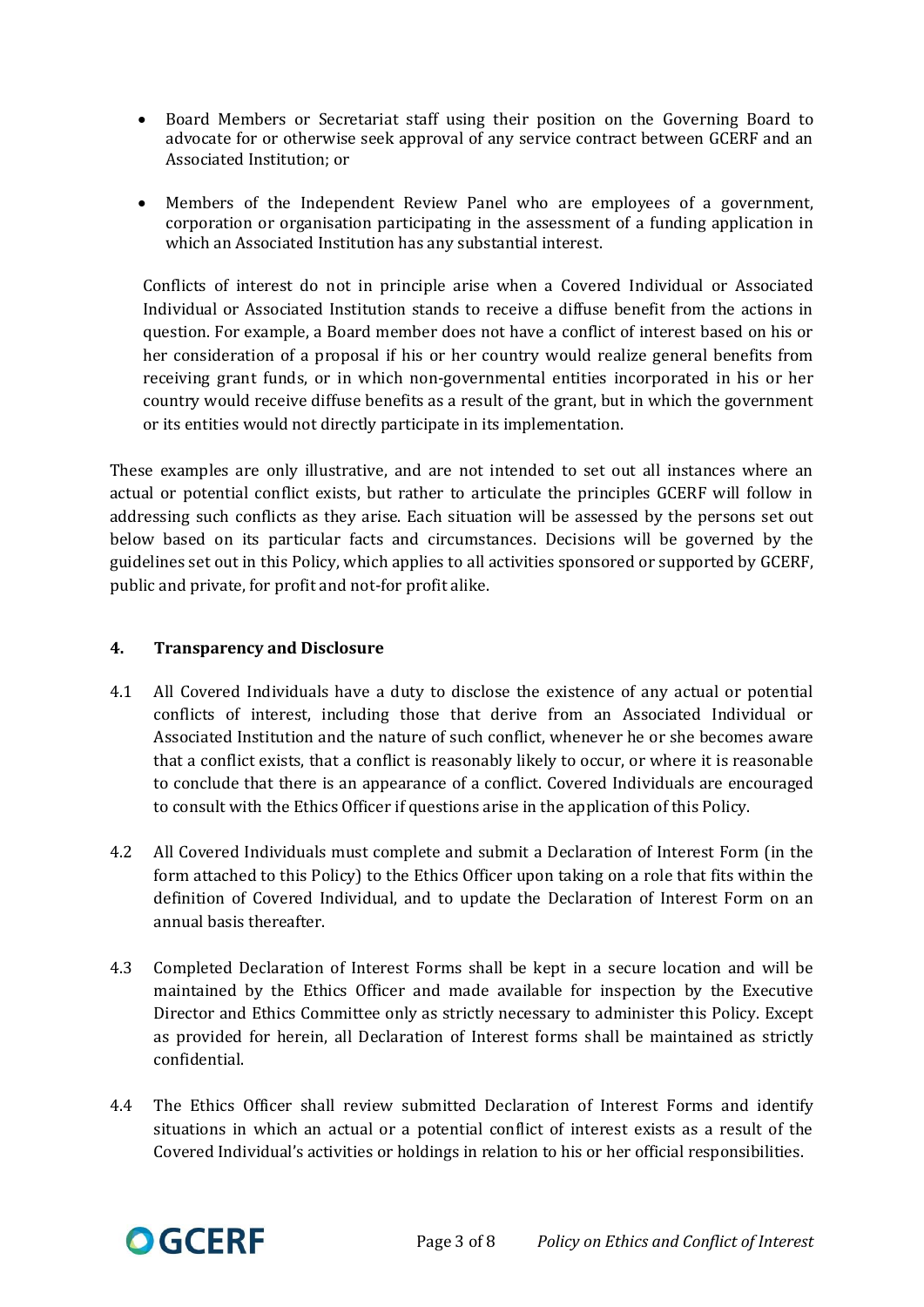# **5. Procedure When a Conflict of Interest Arises**

- 5.1 The Ethics Committee, with the assistance of the Ethics Officer, shall review submitted disclosures (including those contained in the Declaration of Interest Forms) and decide whether an actual or potential conflict of interest exists and, if so, whether to issue a waiver defining the extent to which such Covered Individual may participate in any discussion of the issue that has given rise to the conflict. The Ethics Committee may also, at its discretion, bring any conflict of interest issues to the entire Governing Board (excluding the individual or individuals with potential conflicts) for discussion and determination.
- 5.2 When it is determined that an actual or potential conflict of interest exists, the Covered Individual shall not participate in the matter that has given rise to the conflict absent a waiver from the Ethics Committee. Waivers may be granted in the following forms, or in any other form appropriate under the circumstances:
	- **Conditional Participation**: This type of waiver allows a Covered Individual to continue his or her involvement in the matter that has given rise to the conflict after disclosing his or her interest at the start of work on the matter, subject to any conditions imposed to safeguard against risks that arise from the conflict or appearance thereof; or
	- **Partial exclusion**: This type of waiver limits the Covered Individual's involvement in the matter by: (i) excluding the Covered Individual from the portion of the meeting or work where a conflict of interest has been identified; (ii) excluding the Covered Individual from participating in any final decision-making process; (iii) requiring the Covered Individual to remove the conflict such as by divesture of an asset or resignation from a position; or (iv) limiting the Covered Individual's participation in the matter in any other manner deemed appropriate.

The names of Covered Individuals with actual or potential conflicts of interest who participate in a particular meeting, and the issue on which there is a conflict, shall be recorded in the minutes for that meeting.

5.3 Should a Covered Individual be found to have an actual or potential conflict of interest that has not been disclosed, or should the Ethics Officer, after consulting the Ethics Committee, have reasonable cause to believe that a Covered Individual has failed to disclose an actual or potential conflict of interest, the Ethics Officer, on behalf of the Ethics Committee, will inform the Covered Individual of the basis for such belief and provide him or her with the opportunity to explain the alleged failure to disclose. If, after hearing the response and making further investigations as may be warranted, the Ethics Committee determines that the interested person has in fact failed to disclose an actual or potential conflict of interest, it shall notify the Governing Board.

## **6. Gifts**

6.1 All Covered Individuals and Associated Individuals are prohibited from accepting Gifts under circumstances where it could reasonably be construed that the Gift is motivated by the position of the Covered Individual in GCERF. All Covered Individuals and Associated Individuals are prohibited from giving gifts where it could reasonably be construed that

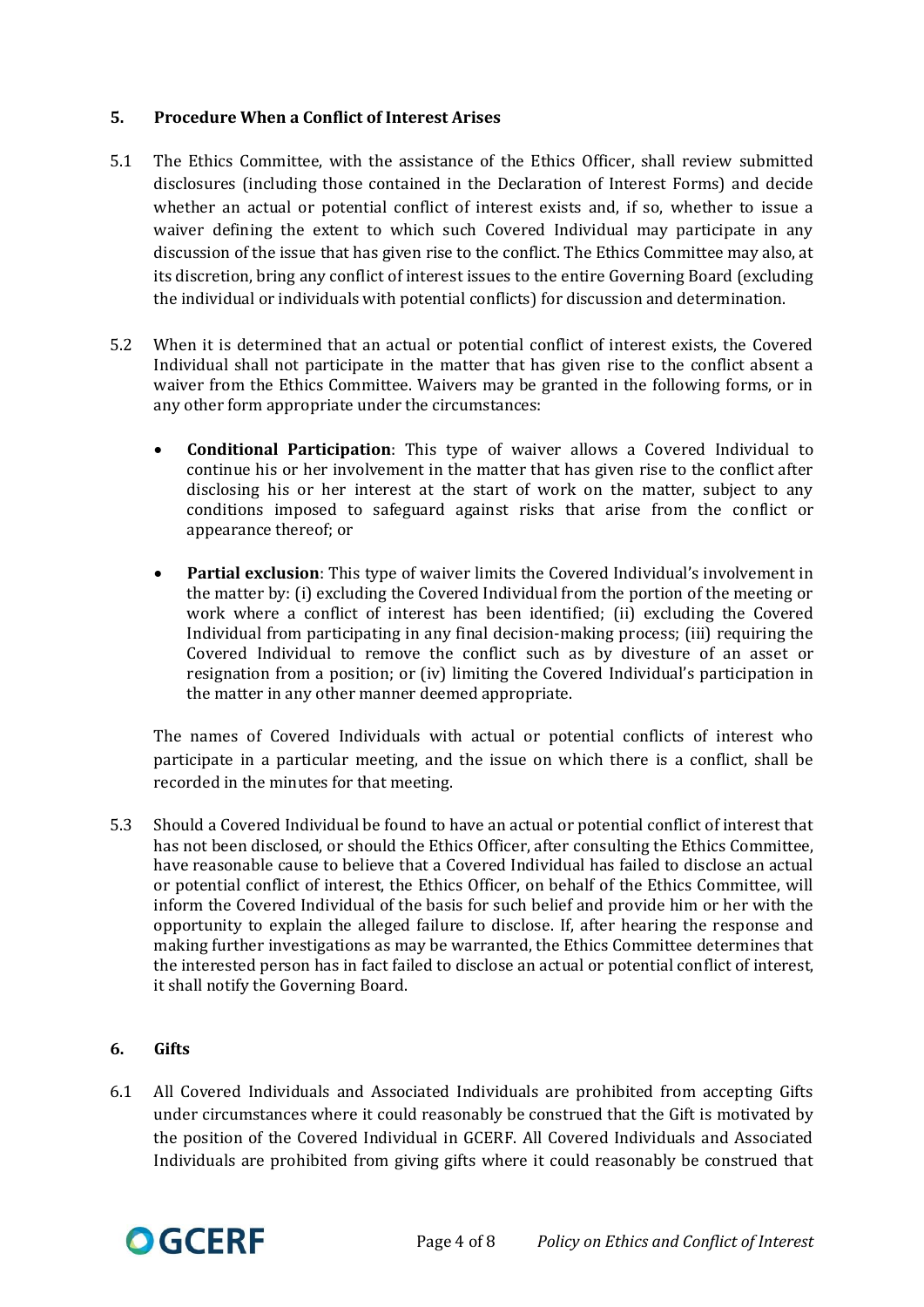the Gift is intended to affect the policies or practices of GCERF or any of the activities it funds. The Ethics Committee may waive this provision as appropriate.

- 6.2 Exception
	- a. A Covered Individual may accept an unsolicited Gift on behalf of GCERF when, in his or her judgment, refusal to do so would not be in the interest of GCERF. Gifts accepted on behalf of the Secretariat shall be handled under procedures developed by the Secretariat.
	- b. As part of their official functions, Covered Individuals may be expected to attend events such as widely-attended meetings, official meals and receptions. Benefits associated with such attendance shall generally not be considered to be a Gift, subject to detailed guidance that the Executive Director may issue.

### **7. Outside Activities**

- 7.1 Prior to accepting an office or occupation outside his or her employment duties at GCERF or accepting an honour or decoration provided by an outside party if the proposed action may give rise to an actual or potential conflict of interest:
	- a. the Executive Director shall request the authorization of the Chair; and
	- b. all other members of the GCERF Secretariat shall request authorization of the Executive Director.
- 7.2 Authorization may be granted to accept or hold an office or occupation outside of his or her employment duties at GCERF, or to accept an honour or decoration provided by an outside party by:
	- a. the Executive Director in consultation with the Ethics Committee, in the case of a Secretariat staff member; or
	- b. the Chair, in consultation with the Ethics Committee, in the case of the Executive Director.

#### **8. Employment at GCERF Secretariat**

Any individual who has served as a Board Member, Alternate Board Member or other participant in any GCERF governance structure (including the international Independent Review Panel) shall not be eligible for employment by GCERF until one year following their last date of service in such position. The Ethics Committee may waive this provision as appropriate. A request for such a waiver must be submitted by the concerned individual to the Ethics Committee before he or she applies for employment at GCERF. The Secretariat shall not take action on or accept the application for employment from such an individual unless a waiver has been granted by the Ethics Committee.

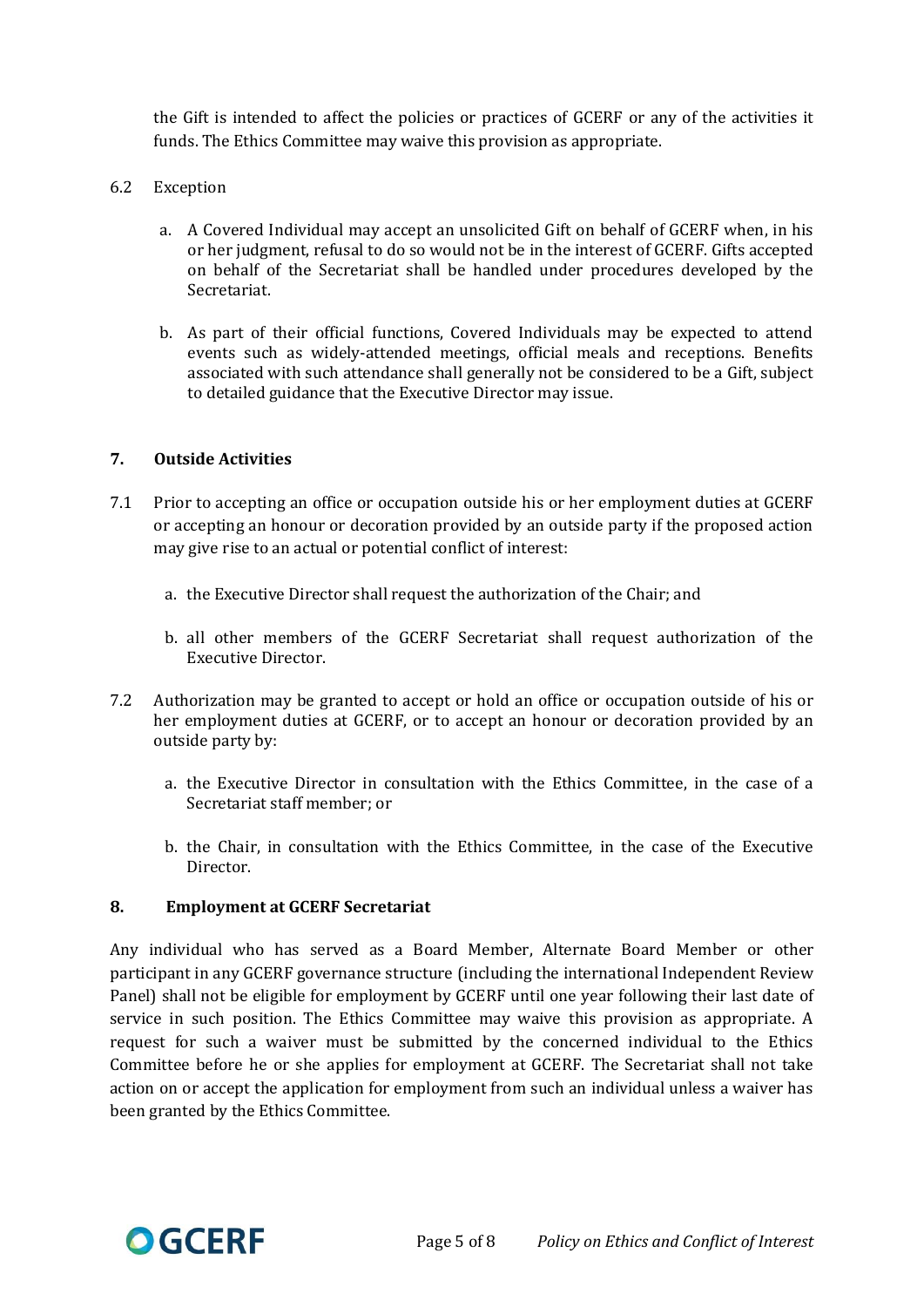# **9. Post-Employment Restrictions**

For a period of one year following separation from service, former employees who have participated in GCERF procurement processes are prohibited from seeking or accepting employment with, or otherwise accept any form of compensation or financial benefit from, any contractor or vendor of goods and services, regardless of location, which conducts business with GCERF or seeks to do so and with whom such employee have been personally involved in the procurement process during the last three years of service with GCERF.

## **10. Dissemination of Policy**

- 10.1 The Secretariat shall distribute a copy of this policy to all Covered Individuals annually, along with a copy of the Declaration of Interest Form.
- 10.2 Copies of this policy and the Declaration of Interest Form shall be posted on the GCERF website.

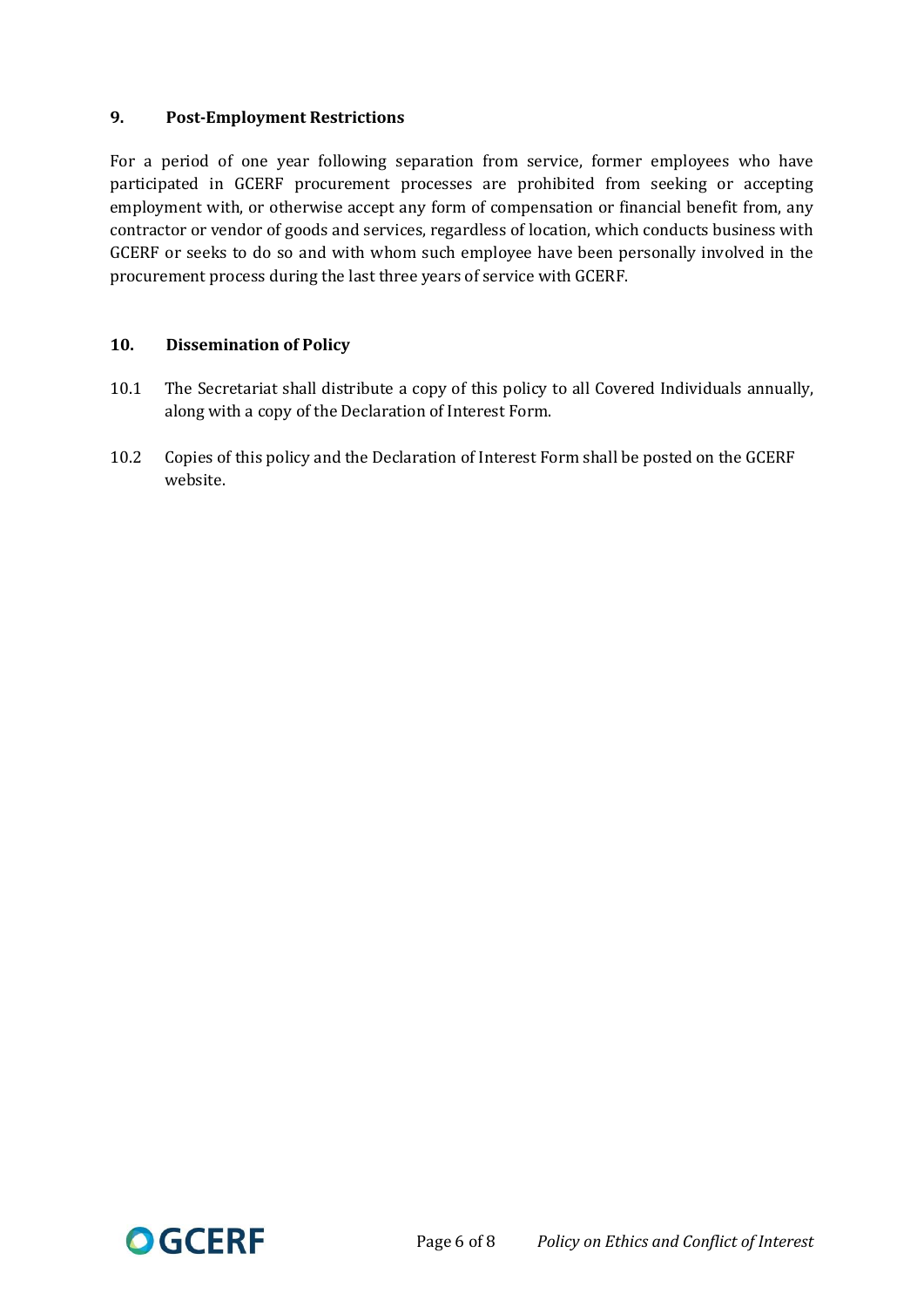

### **ANNUAL DECLARATION OF INTEREST FORM**

**Name:**  

**Position in GCERF:**

**1. Overview**

The Policy on Ethics and Conflict of Interest requires Board Members, Alternate Board Members, Board committee members, members of the international Independent Review Panel, and any other governance body of GCERF, as well as professional GCERF Secretariat staff to file a declaration of interest upon taking up such role and to update it on an annual basis thereafter.

The following sections will review the types of declarations required and provide space for you to list, to the best of your knowledge, any interests that may create an actual, perceived, or potential conflict of interest.

Questions on these declarations may be submitted to the Ethics Officer a[t ethics@gcerf.org.](mailto:ethics@gcerf.org)

### **2. Institutional Interests**

Please list below any organisation, corporation or government in which you are serving as an officer, director, trustee, partner or employee (or are negotiating to become an employee) that receives or may receive funding from GCERF or with which GCERF has an agreement, contract, grant, or relationship. GCERF must be aware of these associations to ensure that you do not inappropriately participate in a decision-making process on GCERF's behalf to potentially conduct business with such entity.

| <b>Current Position</b> | Entity | <b>Period of Position</b> |
|-------------------------|--------|---------------------------|
|                         |        |                           |
|                         |        |                           |
|                         |        |                           |